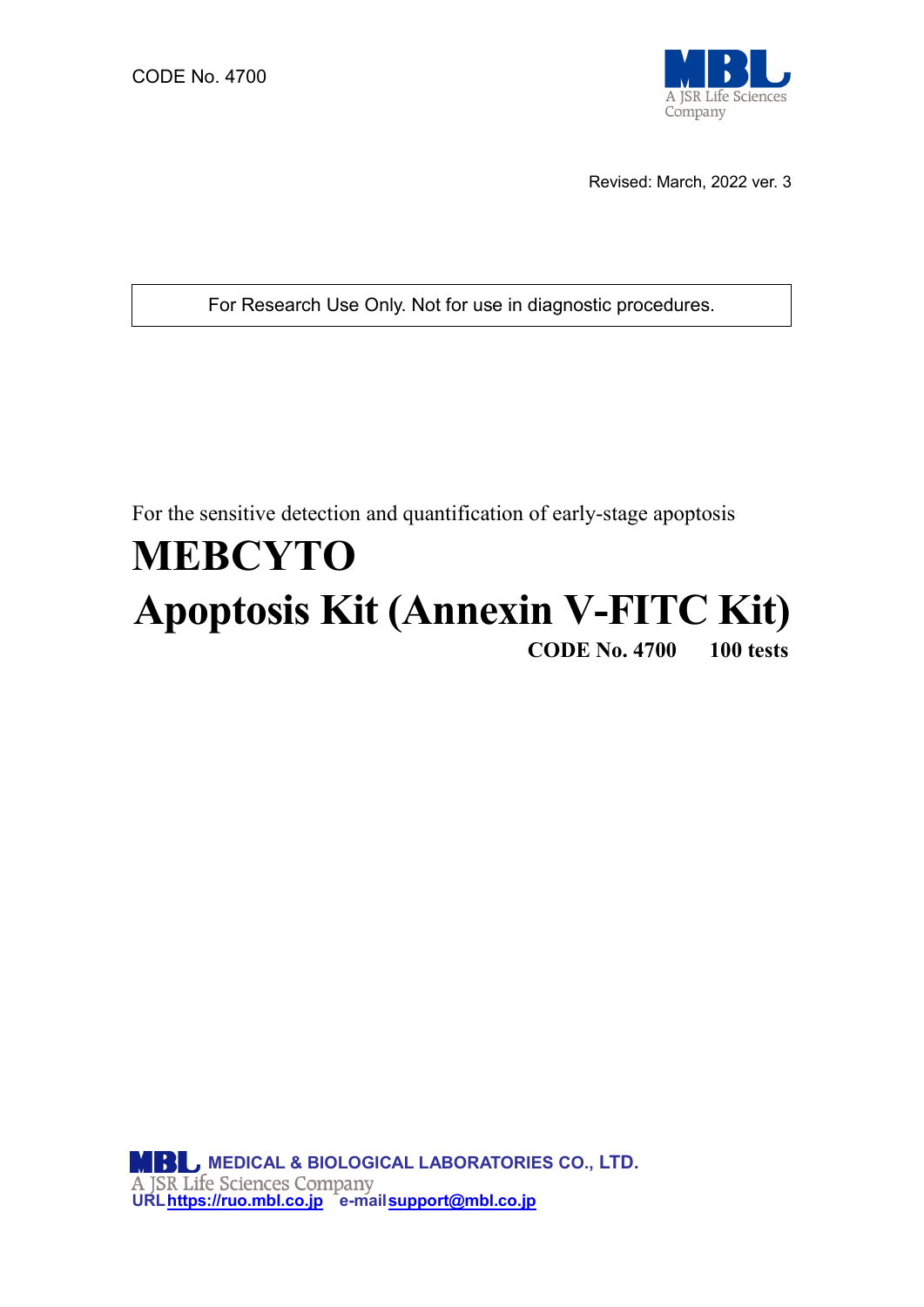# **CONTENTS**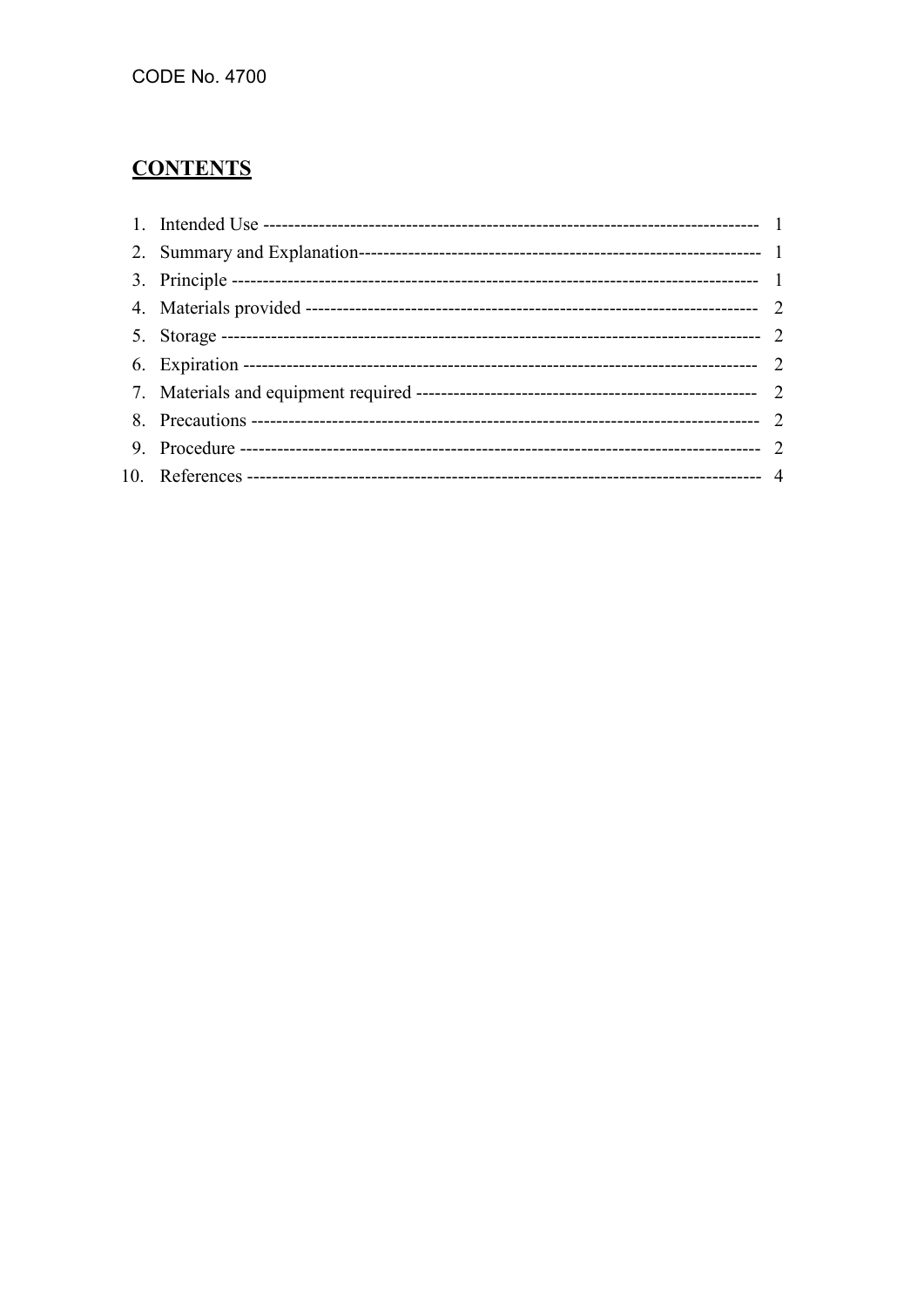**Before use, thoroughly read these Instructions.**

# **Intended Use**

The **MEBCYTO Apoptosis Kit (Annexin V-FITC Kit)** is intended for the detection of early stage of apoptotic cells in research samples. **For Research Use Only. Not for use in diagnostic procedures.**

# **Summary and Explanation**

Apoptosis, a term that describes regulated cell death, is fundamental feature of many biological processes including normal development, homeostasis, and disease. Early during the process of apoptosis, cells lose their phospholipids membrane asymmetry and expose phosphatidylserine (PS) at the cell surface. This process can be monitored by using Annexin V which is a  $Ca^{2+}$  dependent, phospholipids-binding protein with high affinity for PS, and is useful for identifying apoptotic cells with exposed PS.

Translocation of PS to the external cell surface is not unique to apoptosis, but occurs also during cell necrosis. The difference between these two forms of cell death is that during the initial stage of apoptosis the cell membrane remains intact, while at the very moment that necrosis occurs the cell membrane looses its integrity and becomes leaky. Therefore, necrotic cells easily stained with Propidium Iodide (PI) as well as Annexin V, where as Apoptotic cells stained only with Annexin V.

The MEBCYTO Apoptosis Kit (Annexin V-FITC Kit) can identify cells in an earlier stage of apoptosis than assays based on DNA fragmentation.

# **Principle**

When staining the cells with Annexin V-FITC and Propidium Iodide (PI), it can be used in a bivariate analysis to distinguish between cells undergoing apoptosis (PI negative) and those that are necrotic or dead (PI positive).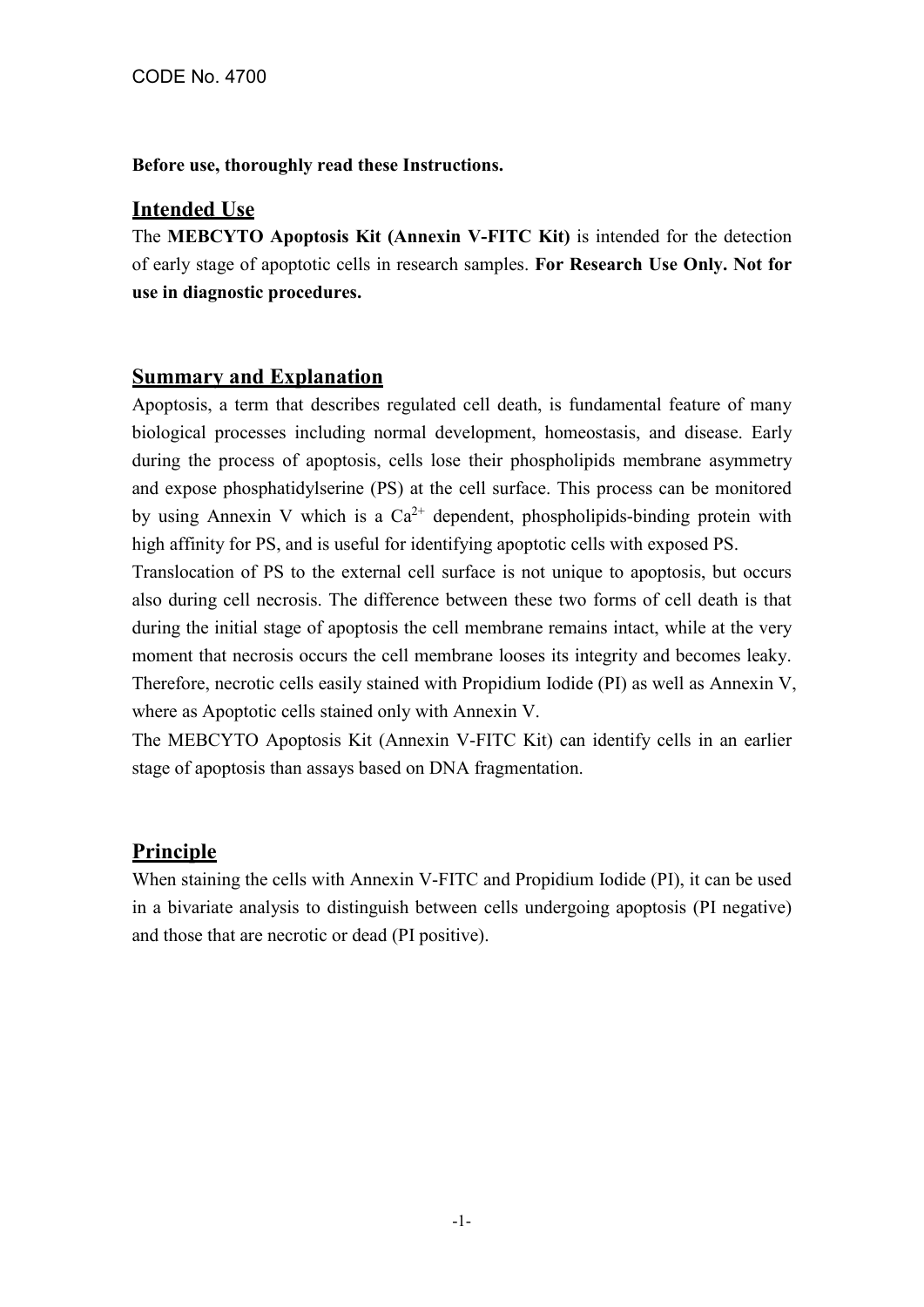# **Materials provided**

Each kit contains:

| Name                            | <b>Materials</b>                                          | Quantity (for 1 kit)     |
|---------------------------------|-----------------------------------------------------------|--------------------------|
| <b>Annexin V-FITC</b>           | FITC conjugated Annexin V (ready-for-use)                 | $1.0$ mL $\times$ 1 vial |
| <b>Propidium Iodide</b><br>(PI) | Propidium Iodide (PI) $(100 \mu g/mL)$<br>(ready-for-use) | $0.5$ mL $\times$ 1 vial |
| <b>Binding Buffer</b>           | Binding buffer (ready-for-use)                            | 50 mL $\times$ 1 bottle  |

These reagents are sufficient for 100 tests.

# **Storage**

All kit components must be stored at 2-8°C.

# **Expiration**

Please see the label of this kit.

# **Materials and equipment required**

- ・Phosphate buffered saline (PBS)
- ・Adequate test tube
- ・Adjustable micropipette
- ・ Fluorescence activated cell sorter

# **Precautions**

- 1. **Annexin V-FITC** contains sodium azide (0.09%) as preservative. Azide may react with copper or lead in plumbing system to form explosive metal azide. Therefore, always flush with plenty of water into a drain when disposing materials containing azide.
- 2. **Propidium Iodide (PI)** is highly toxic. Handle with care.
- 3. This kit is intended for research use only. Not for use in diagnostic procedures.

# **Procedure**

- ♦ **Preparation of Reagents**
- **All reagents are ready for use.**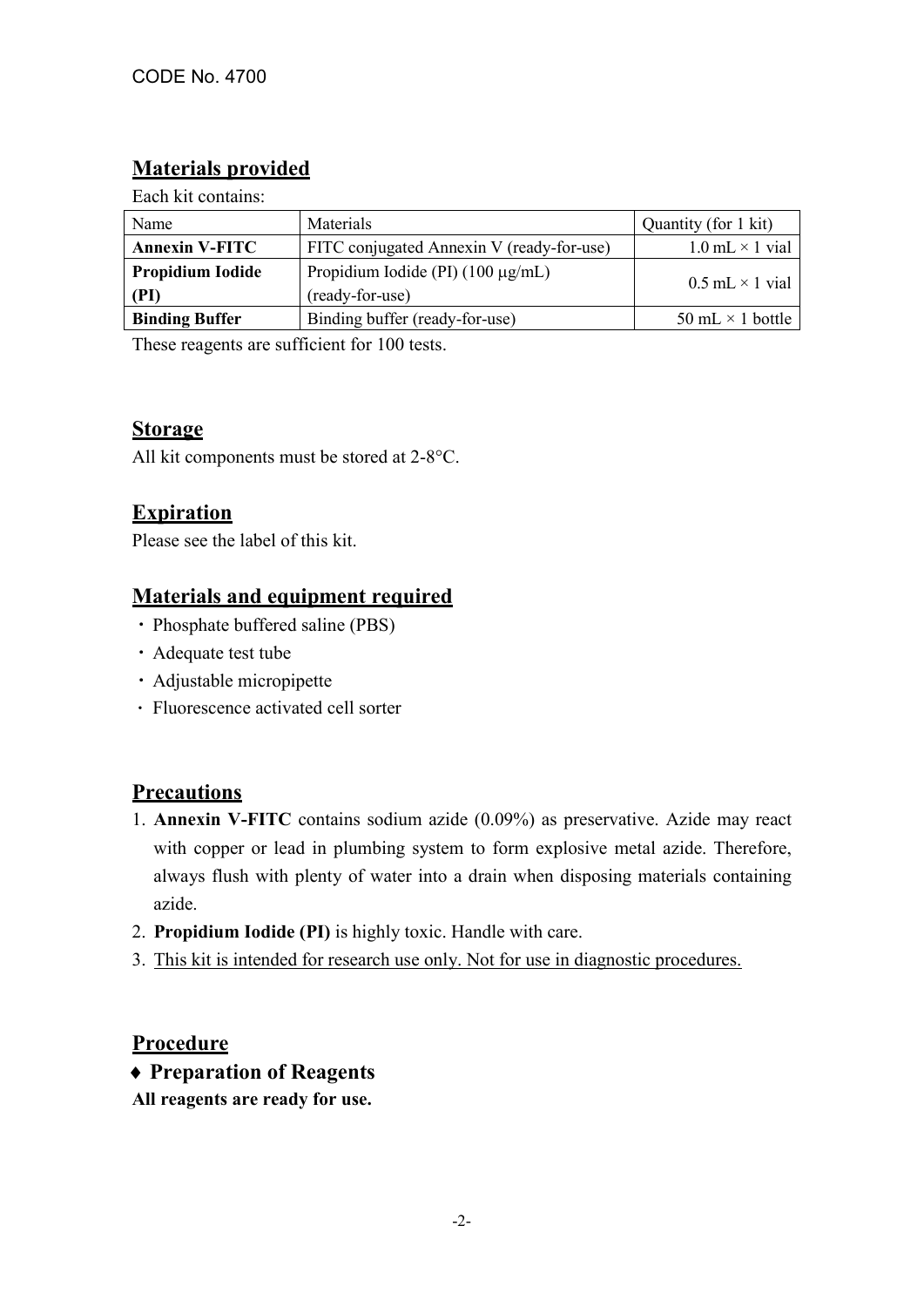## ♦ **Assay procedure**

Since apoptosis is a very rapid and dynamic process, we recommend that you perform analysis immediately after staining.

#### **STEP A. (Sample Staining)**

- 1) Induce apoptosis by desired method.
- 2) Wash the cells  $(2.0 \times 10^5 \text{ cells})$  to be used for staining once with PBS.

#### Note

For adherent cells, trypsinize and gently wash cells once with serum-containing medium followed by wash once with PBS.

- 3) Resuspend the cells in 85 µL of **Binding Buffer**.
- 4) Add 10 µL of **Annexin V-FITC** and 5 µL of **Propidium Iodide** to 85 µL cell suspension prepared as given by **STEP A.**-3.
- 5) Mix well and incubate at room temperature (20-25°C) for 15 minutes in the dark.

#### **STEP B. (Analyzing the stained cells by Flow Cytometry)**

- 1) After incubation (**STEP A.**-5), add 400 µL of **Binding Buffer**.
- 2) Measure the cell sample by Flow Cytometry using a single laser emitting excitation light at 488 nm.

#### Note

The signal generated by Annexin V-FITC can be detected in the FITC signal detector (usually FL1). The signal generated by Propidium Iodide can be monitored by the detector for phycoerythrin emissions (usually FL2 or FL3). In case the multicolor assay, careful callibration of the flow cytometer is needed to compensate for the overlapping emission.

# ♦ **Example of assay result**



A: Viable Jurkat cells (negative control).

B: Flow Cytometry analysis of the Jurkat cells induced apoptosis by anti-Fas antibody (MBL; code no. SY-001).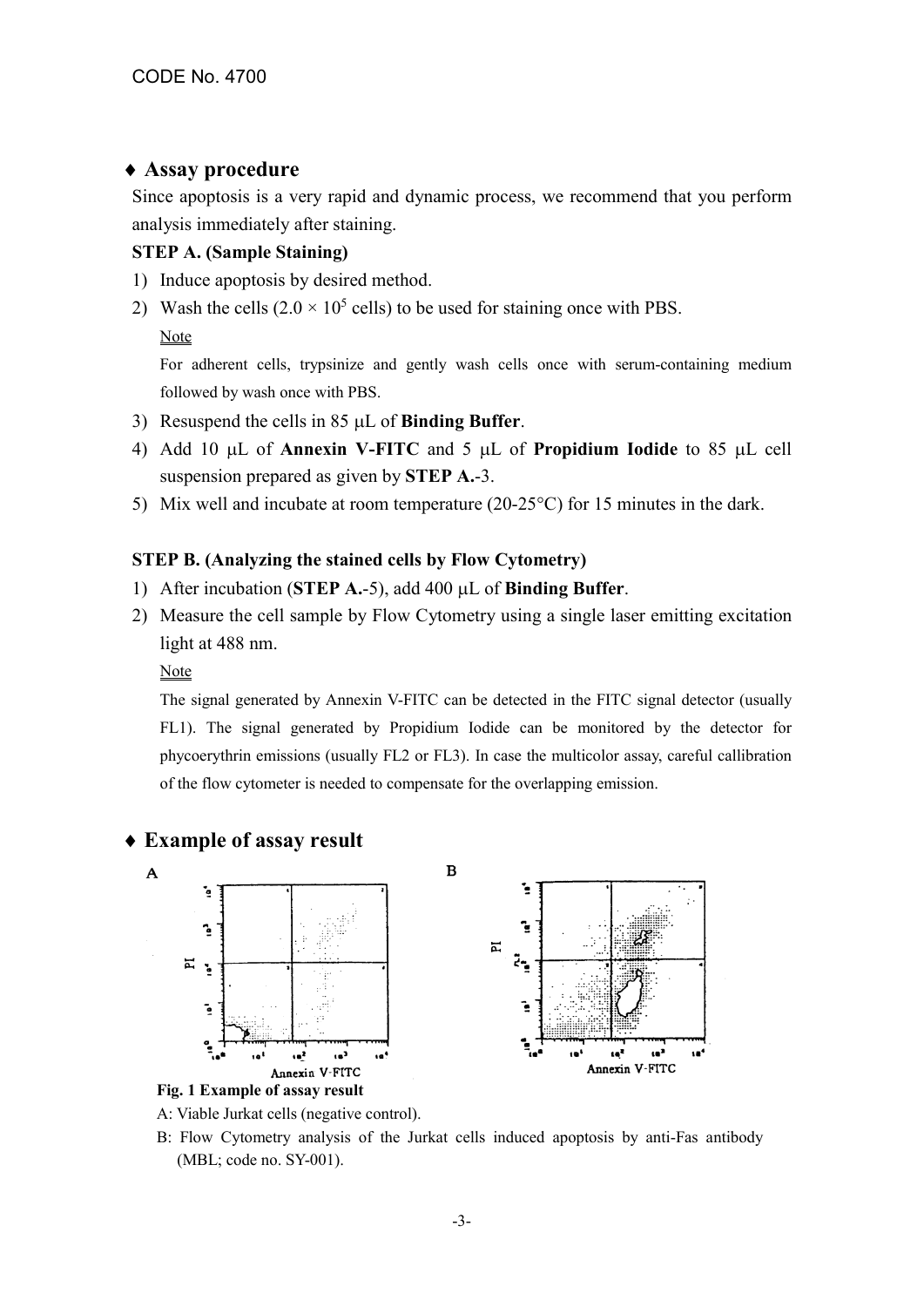## **References**

1) Nakamura, K., *et al., Ann. Onc.* **20**, 63-70 (2009)

- 2) Ohara, M., *et al., Infect. Immune.* **76**, 4783-4791 (2008)
- 3) Oikawa, Y., *et al., J. Biol. Chem.* **283**, 14242-14247 (2008)
- 4) Olmeda, D., *et al., Cancer Res.* **67**, 11721-11731 (2007)
- 5) Orbach, A., *et al., J. Immunol.* **179**, 7287-7294 (2007)
- 6) Ogawa, T., *et al., Cancer Res.* **65**, 9771-9778 (2005)
- 7) Kimura, A., *et al., Int. Immunol.* **16**, 991-999 (2004)
- 8) Kashio, Y., *et al., J. Immunol.* **170**, 3631-3636 (2003)
- 9) Takahashi, A., *et al., Clin. Cancer Res.* **7**, 74-80 (2001)
- 10) Kashii, Y., *et al., Blood* **96**, 941-949 (2000)
- 11) van Engeland, M., *et al., Cytometry* **24**, 131-139 (1996)
- 12) Vermes, I., *et al., J. Immunol. Methods* **184**, 39-51 (1995)
- 13) Fadok, V. A., *et al., J. Immunol.* 148, 2207-2216 (1992)

For more information, please visit our web site**. https://ruo.mbl.co.jp/**

**Manufacture MBL** A JSR Life Sciences Company<br>MEDICAL & BIOLOGICAL LABORATORIES CO., LTD. URL [https://ruo.mbl.co.jp](https://ruo.mbl.co.jp/) e-mail [support@mbl.co.jp](mailto:support@mbl.co.jp)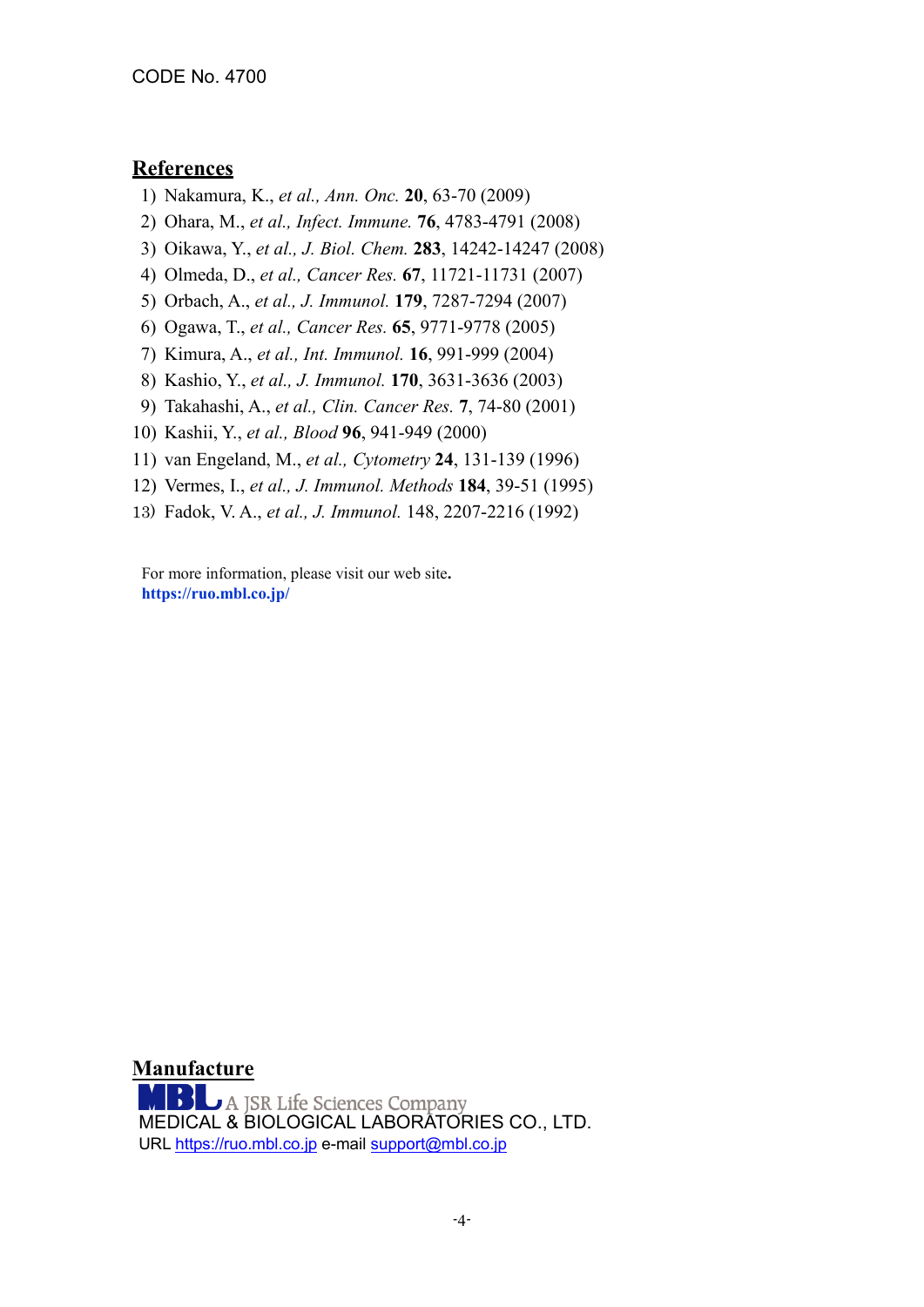## はじめに

**MEBCYTO Apoptosis Kit (Annexin V-FITC Kit) は、FITC 標識 Annexin V とヨウ化プロピ** ジウム(Propidium Iodide: PI)を組み合わせ、フローサイトメトリー法により、早期の Apoptosis を検出するキットです。

Apoptosis の特徴のひとつに、細胞膜の構造変化があります。Apoptosis の早期には、細胞膜 のリン脂質の非対称性が失われます。フォスファチジルセリン (PS) は、細胞膜を構成す るリン脂質の一種で、通常は細胞膜内層に存在していますが、Apoptosis が誘導されると膜 の構造は保ったままで細胞膜外に転移します。Annexin V は PS に高い親和性を持つ蛋白質 で、カルシウムイオン存在下で、Apoptosis が誘導されて細胞膜外に露出した PS と結合しま す。

FITC 標識 Annexin V と PI を用いた場合、Apoptosis が起こった細胞では、Annexin V の結合 は観察されますが、細胞膜は保たれているため、PI と DNA は結合しません。一方、Necrosis 及び後期の Apoptosis の場合には、細胞膜の構造が崩壊するため、Annexin V と PI の両方の 結合が観察されることから、早期の Apoptosis を検出できます。

#### 測定原理

MEBCYTO Apoptosis Kit (Annexin V-FITC Kit) は、FITC 標識 Annexin V とヨウ化プロピジ ウム(Propidium Iodide: PI)を組み合わせ、フローサイトメトリー法を用いて、早期の Apoptosis を検出するキットです。

# キット構成

(100 tests)

| Name                    | <b>Materials</b>                          | Quantity (for 1 kit)     |  |
|-------------------------|-------------------------------------------|--------------------------|--|
| <b>Annexin V-FITC</b>   | FITC conjugated Annexin V (ready-for-use) | $1.0$ mL $\times$ 1 vial |  |
| <b>Propidium Iodide</b> | Propidium Iodide (PI) $(100 \mu g/mL)$    | $0.5$ mL $\times$ 1 vial |  |
| (PI)                    | (ready-for-use)                           |                          |  |
| <b>Binding Buffer</b>   | Binding buffer (ready-for-use)            | 50 mL $\times$ 1 bottle  |  |

## 保存

2-8oC にて保存して下さい。

## 製品有効期限

キットに貼られているラベルを参照下さい。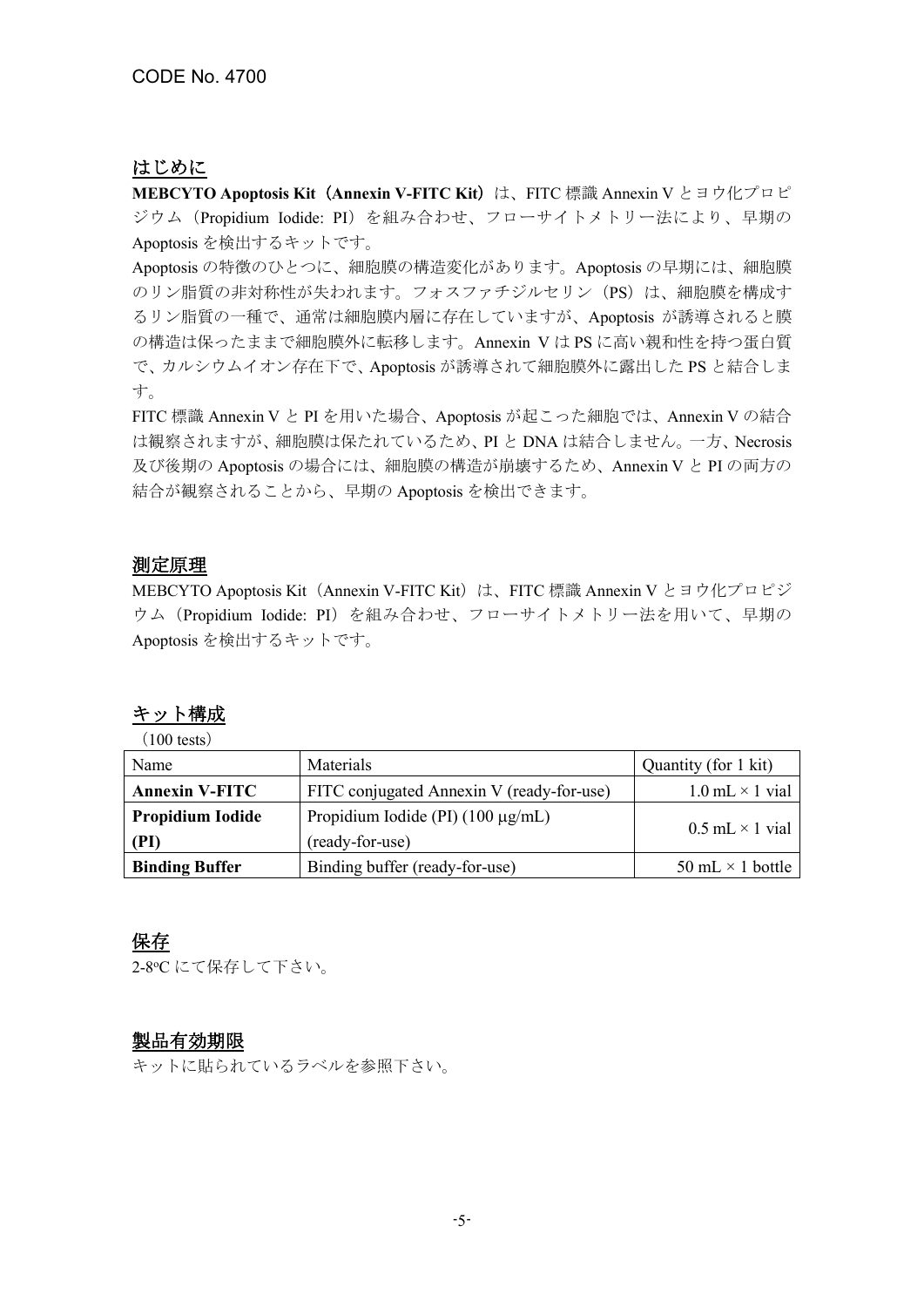#### 準備するもの

- ・ リン酸緩衝生理食塩水(PBS)
- ・ 適当な試験管
- ・ マイクロピペット
- ・ フローサイトメーター

#### 操作上の留意点

- 1. 本試薬の構成品のうち、**Annexin V-FITC** には 0.09%アジ化ナトリウム(NaN3)を添加 してあります。濃度は 0.09%ですので毒物には該当しませんが、誤って目や口に入った り、皮膚に付着した場合は水で十分に洗い流すなどの応急処置を行い、必要があれば、 医師の手当てを受けて下さい。また、アジ化ナトリウムは、配管中で爆発性のアジ化銅 やアジ化鉛を形成することが報告されています。これらの物質の形成を防ぐため、アジ 化ナトリウムを含んだ廃液は十分量の水で洗い流して下さい。
- 2. 本キットには構成品として **Propidium Iodide**(**PI**)が含まれています。使用の際には十 分注意して取り扱って下さい。
- 3. 本試薬は研究用試薬です。ヒトの体内に用いたり、診断の目的に使用しないで下さい。

#### 操作法

## ♦ 試薬の調製 試薬はすべて、そのままご使用下さい。

#### ♦ 測定の手順

Apoptosis の過程は非常に速く進行しますので、染色後、すぐにフローサイトメーターによ る測定を実施されることをお勧めします。

#### **STEP A.** <細胞染色>

PBS で 1 回洗浄します。

- 1) 細胞にアポトーシスを誘導させ、サンプルとします。
- 2) 細胞 (2.0×10<sup>5</sup> cells) を PBS で1回洗浄します。 \*接着系の細胞の場合には、トリプシン処理をおこなった後、培養液で 1 回洗浄し、さらに
- 3) 細胞に、**Binding Buffer** を 85 µL 加え、懸濁します。
- 4) **STEP A.**-3 で準備した細胞懸濁液に、10 µL の **Annexin V-FITC** と、5 µL の **Propidium Iodide**(**PI**)を加え、よく混合します。
- 5) 暗所、室温(20−25℃)で 15 分間反応させます。

#### **STEP B.** <フローサイトメトリー法による測定>

- 1) 反応後、400 µL の **Binding Buffer** を加えて懸濁します。
- 2) フローサイトメーターを用いて測定します。
	- \*大抵の場合、Annexin V-FITC のシグナルは FL1 で、PI のシグナルは FL2 あるいは FL3 で 検出します。マルチカラーアッセイをおこなう場合は、コンペンセーションが必要になり ます。